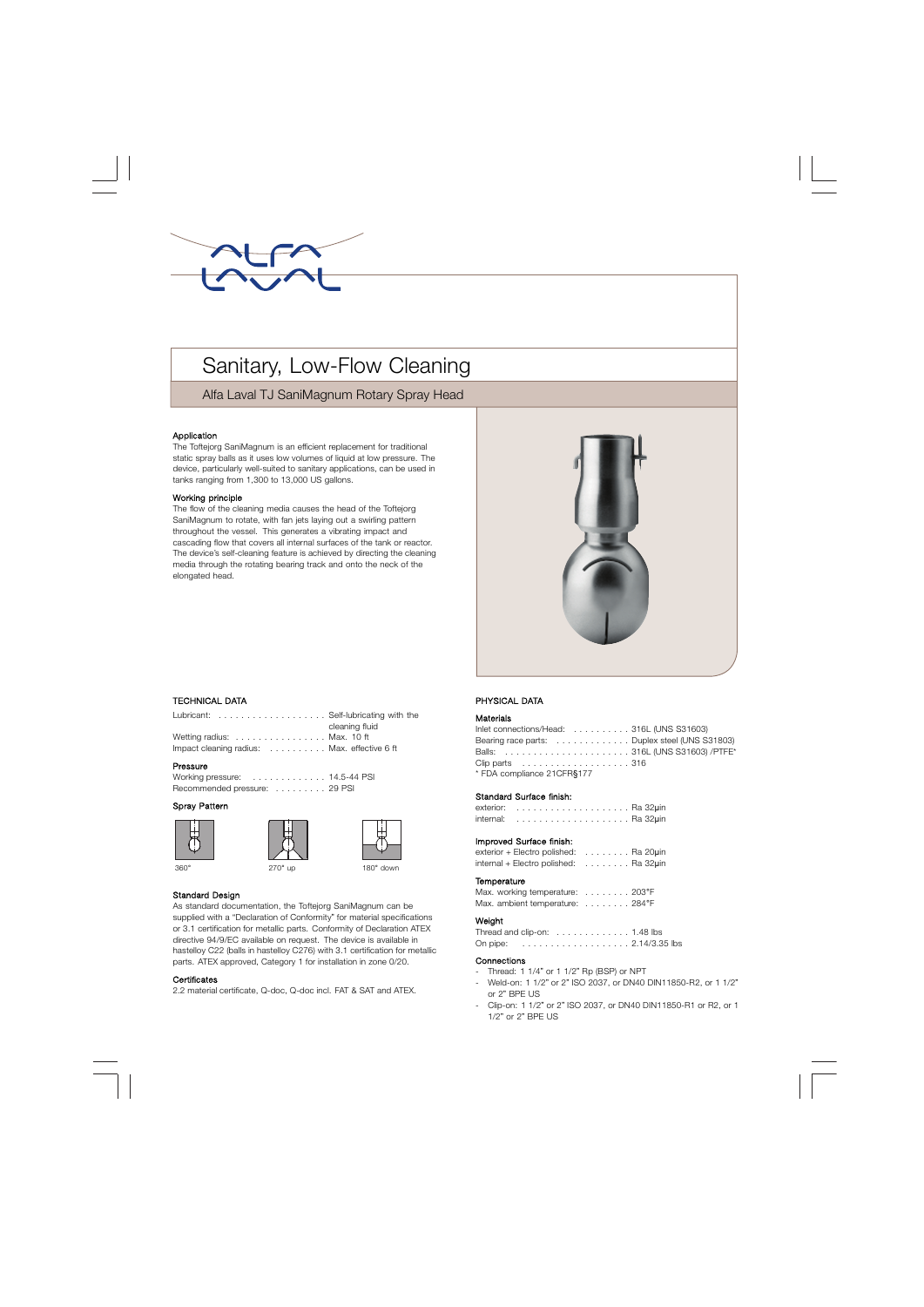#### Qualification Documentation (Q-doc)

Designed for the BioPharm and Personal Care industry for qualification of hygienic Tank Cleaning Machines. Developed in according to the ISPE V-model and GDP, Good Documentation Practice, and includes:

RS (Requirement Specification); DS (Design Specification incl. Traceability Matrix); FAT (Factory Acceptance Test incl. IQ & OQ); 3.1 and USP Class VI Certificates; FDA Declaration of Conformity; TSE Declaration; QC Declaration of Conformity; SAT (Site Acceptance Test Protocol incl. IQ & OQ) for End-User Execution.



| <b>Type</b> |                      | p     |      |        |      |        |
|-------------|----------------------|-------|------|--------|------|--------|
| Tread       | 5.12                 | Ø2.56 | 1.73 | $\sim$ |      |        |
| Clip-on     | 6.18                 | ø2.56 |      | 0.39   | 0.59 | ø0.165 |
| Weld-on     | 6.18 / 19.68 / 39.37 | Ø2.56 |      |        |      |        |